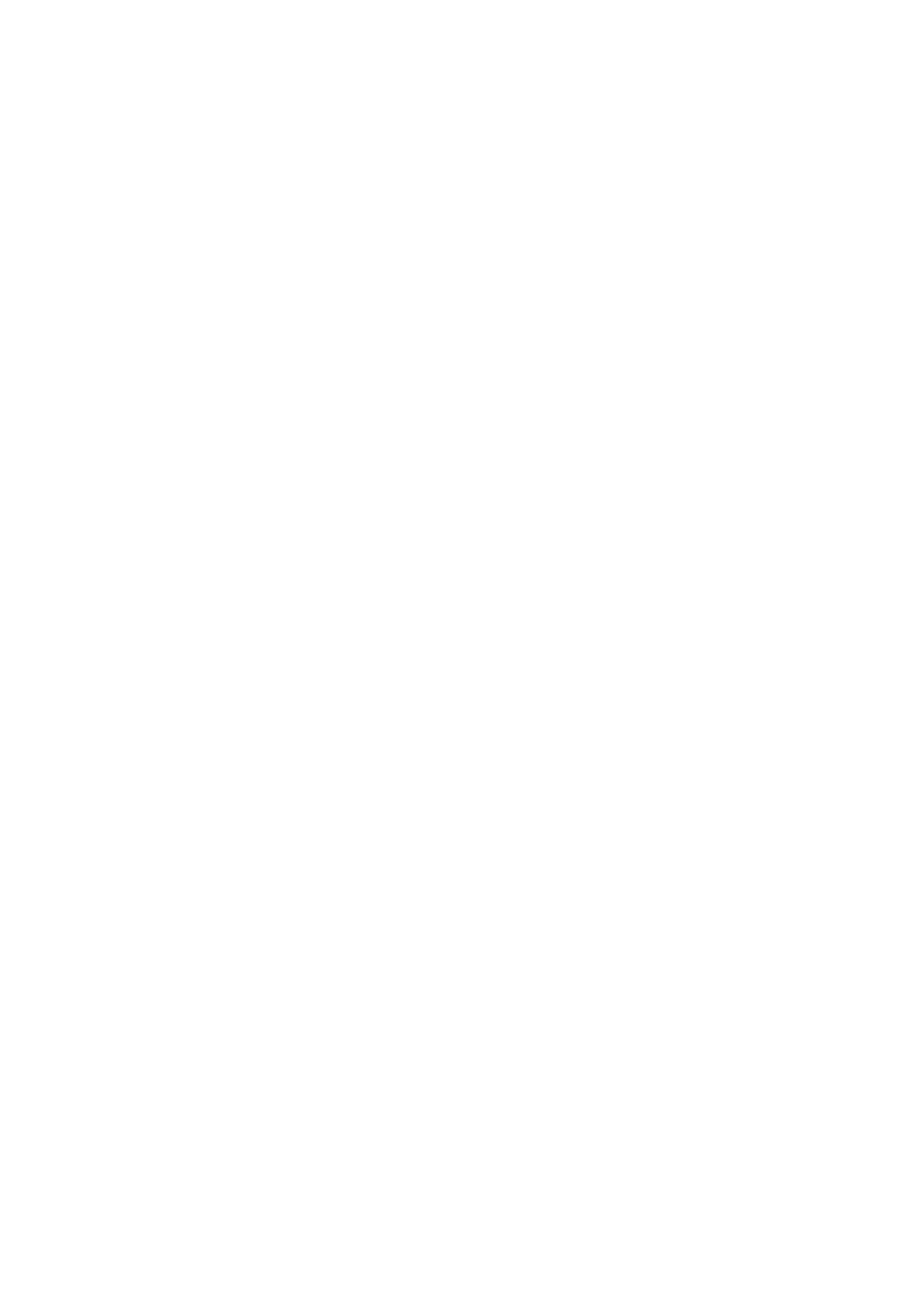# **In the case of Zagidulina v. Russia,**

The European Court of Human Rights (First Section), sitting as a Chamber composed of:

Isabelle Berro-Lefèvre, *President,* Mirjana Lazarova Trajkovska, Julia Laffranque, Linos-Alexandre Sicilianos, Erik Møse, Ksenija Turković, Dmitry Dedov, *judges,*

and Søren Nielsen, *Section Registrar*,

Having deliberated in private on 9 April 2013,

Delivers the following judgment, which was adopted on that date:

# **PROCEDURE**

1. The case originated in an application (no. 11737/06) against the Russian Federation lodged with the Court under Article 34 of the Convention for the Protection of Human Rights and Fundamental Freedoms ("the Convention") by a Russian national, Ms Zelfruz Karibullovna Zagidulina ("the applicant"), on 8 February 2006.

2. The applicant was represented by Mr Yu. Yershov, a lawyer practising in Moscow. The Russian Government ("the Government") were represented by Mr G. Matyushkin, the Representative of the Russian Federation at the European Court of Human Rights.

3. The applicant alleged, in particular, that her involuntary placement to a psychiatric hospital had violated her rights under Article 5 of the Convention.

4. On 10 February 2010 the application was communicated to the Government. It was also decided to rule on the admissibility and merits of the application at the same time (Article 29 § 1 of the Convention).

# THE FACTS

## I. THE CIRCUMSTANCES OF THE CASE

5. The applicant was born in 1935 and lives in Moscow. Since 1987 she has been registered as an outpatient of Psychiatric Hospital No. 5 in Moscow. Prior to the events in question, she had never been hospitalised in a psychiatric facility.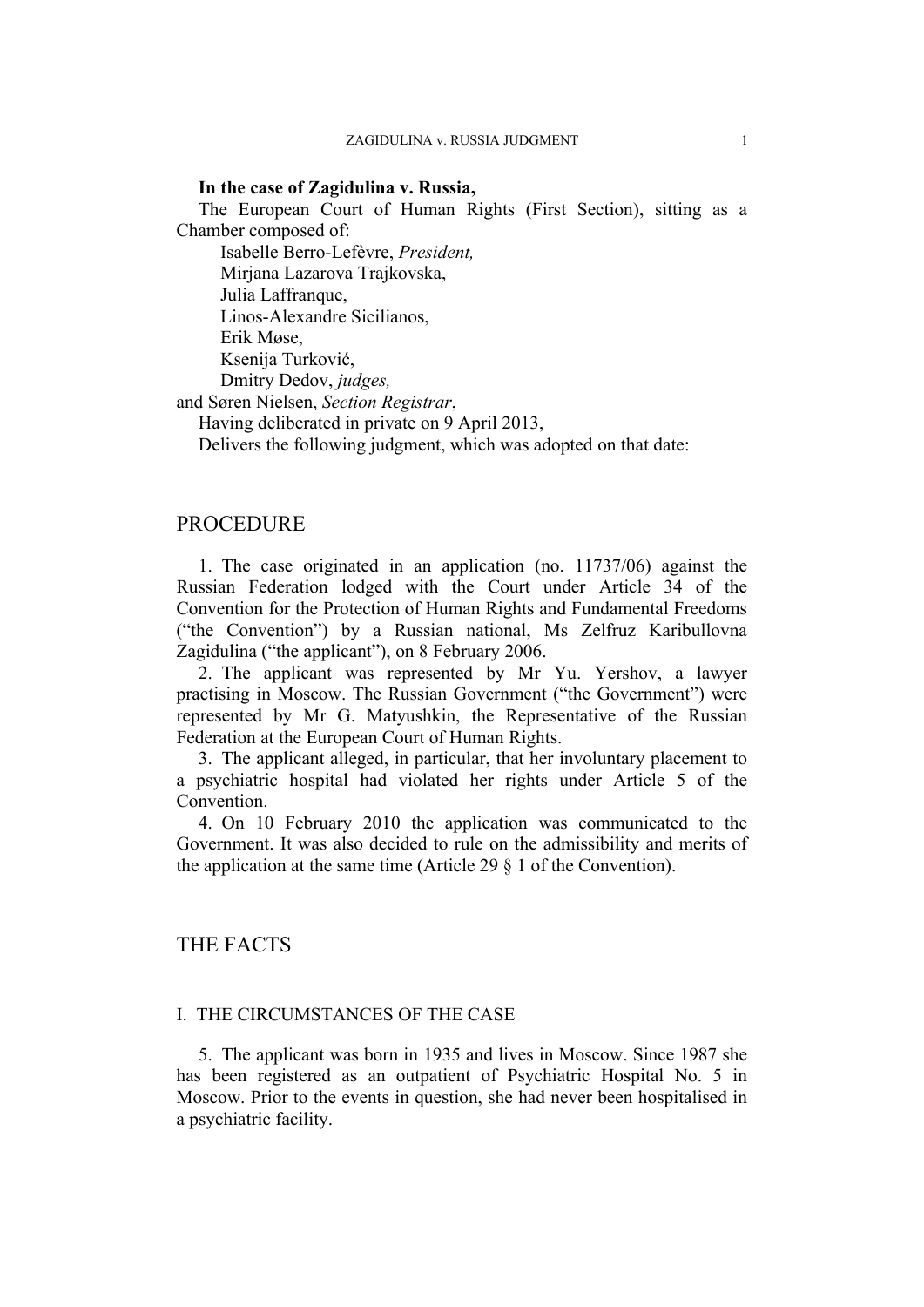6. In 2005 the applicant's daughter, who also suffers from a mental disorder, was undergoing inpatient psychiatric treatment in Psychiatric Hospital No. 1 of Moscow ("the PHM"). In April-May 2005 the applicant lodged several complaints with that hospital's administration alleging improper treatment of her daughter and that the attending psychiatrists had attempted to poison her.

7. On 13 May 2005 the applicant came to the PHM to visit her daughter and to demand her immediate release from the facility. Ms K., a psychiatrist on duty at the reception noted that the applicant was anxious and delusional and directed her to the head psychiatrist of the hospital, Ms Sh. The applicant was considered to be demonstrating the symptoms of a mental disorder and her hospitalisation was recommended. The applicant did not consent to be hospitalised, but nevertheless was admitted to the PHM at 2:45 p.m.

8. On 14 May 2005 a medical counselling panel composed of the resident psychiatrists of the PHM diagnosed the applicant with paranoid schizophrenia with a paroxysmal-progredient (shift-like) course, manifested as personality changes and paranoia. The panel also found that the applicant was a danger to herself and others and recommended compulsory inpatient psychiatric treatment. The full text of the panel's reasoning for its decision to apply for hospitalisation of the applicant reads as follows:

"Admitted to PB 1 [Psychiatric Hospital No. 1] from the outpatient ward due to irregular behaviour (screaming, threatening doctors with reprisals, accusing them of "influencing" and persecution).

The need for hospitalisation is determined by tense/angry affect, [and] delusional ideas of persecution and manipulation, which are controlling the behaviour of the patient. The unpredictability of [her] actions presents an immediate danger to herself and others. Compulsory treatment in a psychiatric hospital is recommended. The participation of relatives in court hearings does not appear possible due to their absence at [the meeting of the] MMC [the medical counselling panel]."

9. On the same date the PHM applied for judicial authorisation of the applicant's involuntary hospitalisation under section 29 (a) of the Law of the Russian Federation on Psychiatric Assistance and Guarantees of Citizens' Rights Related to Its Administration of 1992 ("the Psychiatric Assistance Act 1992").

10. On 16 May 2005 the Simonovskiy District Court of Moscow ("the District Court") received the application for the applicant's involuntary hospitalisation and scheduled a hearing for 4 p.m. on the same day. The hearing was attended by a prosecutor, the applicant's attending psychiatrist, and a representative of the PHM. The attending psychiatrist and the PHM's representative requested the District Court to hold the hearing in the absence of the applicant because she could not participate in it for medical reasons. The hearing was held without the applicant or her representative being present.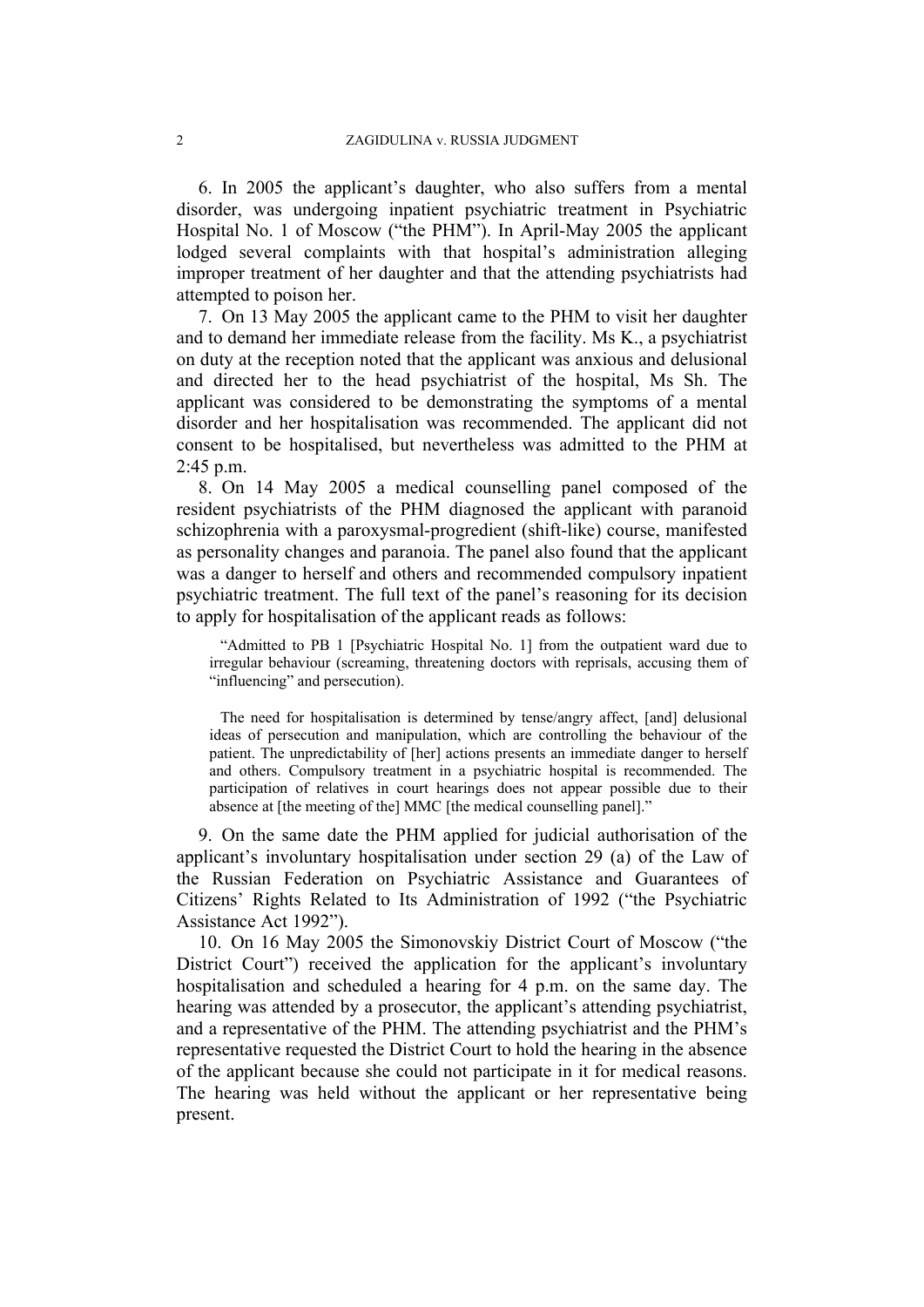11. The District Court delivered a succinct judgment authorising the applicant's involuntary hospitalisation. The full facts and reasoning set out in the judgment read as follows:

"[Ms] Zagidulina was hospitalised in the [PHM] on 13 May 2005.

A medical counselling panel convened on 14 May 2005 and established a diagnosis – paranoid schizophrenia.

The Head Physician of the [PHM] lodged an application for involuntary hospitalisation of [Ms] Zagidulina with the court.

The basis for [the applicant's] compulsory admission to the hospital under section 29 of the Federal Law On Psychiatric Assistance is that she is presently a danger to herself and others.

The patient refused to give her consent to hospitalisation.

Having examined the case materials, having heard the attending psychiatrist, [having regard] to the prosecutor's opinion supporting the claimant's application, the court grants the request because it is clear from the medical counselling panel's report of 14 May 2005, which in the court's view does not give rise to any doubt that [the applicant] suffers from a psychiatric disorder and needs treatment."

The applicant was not notified of the judgment.

12. On 17 June 2005 the applicant was discharged from the PHM.

13. After her release the applicant became aware that her hospitalisation had been authorised by a court and appealed against the judgment of 16 May 2005. She claimed that the District Court had examined the request for involuntary hospitalisation in her absence and had disregarded the fact that she had not presented any danger and thus had not required inpatient treatment.

14. On 18 August 2005 the Moscow City Court held an appeal hearing in the presence of the hospital's representative, the prosecutor, the applicant and her counsel and dismissed the applicant's appeal. In the relevant part the judgment read as follows:

"... As it is clear from the records of the 16 May 2005 hearing Ms Zagidulina's attending doctor Ms M. informed the [trial] court that her patient is unable to personally participate in consideration of the application for involuntary hospitalisation due to her state of health.

Under these circumstances the [trial] court had reasons to consider the case in absence of Ms Zagidulina.

The appeal argument that Ms Zagidulina's state [of mental health] at the moment of hospitalisation did not present any danger to herself or the others is unfounded, because no evidence was presented in the appeal court by ... Ms Zagidulina and her representative to rebut the conclusion of the medical panel of 14 May 2005 and that conclusion had not been challenged through a procedure prescribed by law.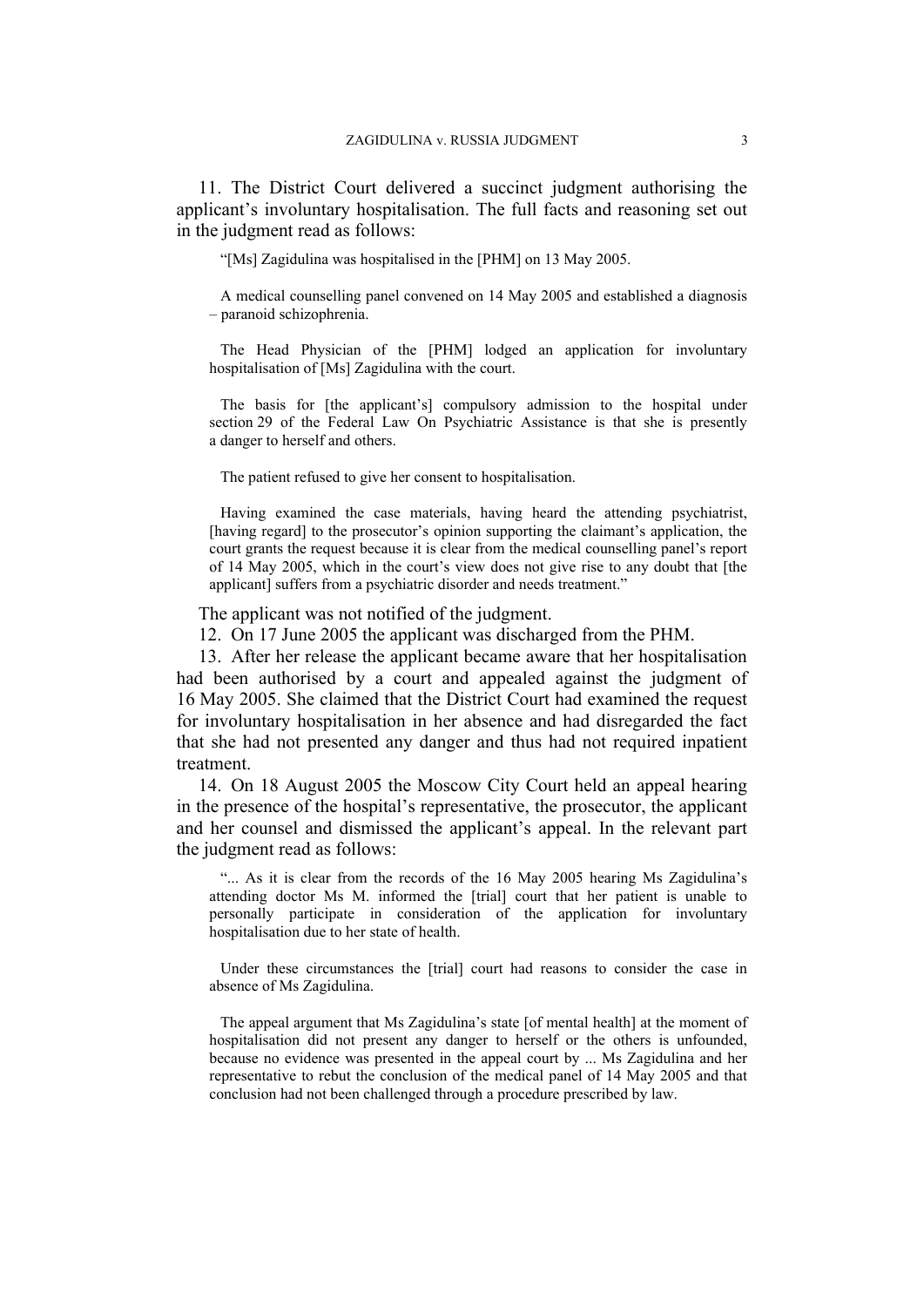The [trial] court examined the circumstances of the case to a sufficient extent. The relevant facts were properly established. No violation of procedural or substantive law were discovered by the [appeal] panel and therefore there are no reasons for annulment of the judgment ..."

In its judgment of 18 August 2005 the appellate court neither indicated any reasons for the applicant's detention beyond those presented by the first-instance court nor did it expound on the existing reasoning.

15. The applicant lodged a supervisory review complaint.

16. On 20 April 2006 the Presidium of the Moscow City Court annulled the judgments of 16 May and 18 August 2005. In the relevant part the judgment read as follows:

" ... As it is argued in the supervisory complaint of Ms Zagidulina the application for involuntary hospitalisation was examined in her absence on the basis of an oral statement by the doctor Ms. M about the patient's inability to participate in [the proceedings] ... due to her state of health.

However, the case file does not contain any evidence that at the moment of consideration of the case by the [trial] court her psychiatric condition was such as to prevent her from personal participation ...

Moreover, the [trial] court's authorisation does not include any information on the presence of Ms Zagidulina's representative during consideration of the application for involuntary hospitalisation.

Furthermore, it is not clear from the judicial authorisation on what grounds did the [trial] court conclude that Ms Zagidulina has to be hospitalised against her will ... the application [for hospitalisation] refers to Article 29 "a" of [the Psychiatric Assistance Act 1992] ... according to which a person suffering from a mental disorder may be hospitalised to a psychiatric facility against his will ... if treatment is possible only in an in-patient facility, and the mental disorder is severe and causes immediate danger to himself or the others.

However, the application [for hospitalisation] ... does not specifically mention what was that danger.

Therefore, the [trial] court unreasonably deprived Ms Zagidulina of her rights guaranteed by ... [the Psychiatric Assistance Act 1992]."

The case was remanded to the first-instance court.

17. On 30 May 2006 the District Court held a new hearing on the hospital's application for the applicant's involuntary hospitalisation. The hospital's representative moved to discontinue the proceedings because the applicant had been discharged from the hospital on 17 June 2005 and the issue was moot. The court granted the motion and discontinued the proceedings relying on the provisions of Articles 220 and 221 of the Code of Civil Procedure.

18. In 2007 the applicant lodged a lawsuit against the PHM, claiming damages of 100,000 Russian roubles (RUB) (around 2,500 euros (EUR)) for unlawful involuntary psychiatric examination and hospitalisation. She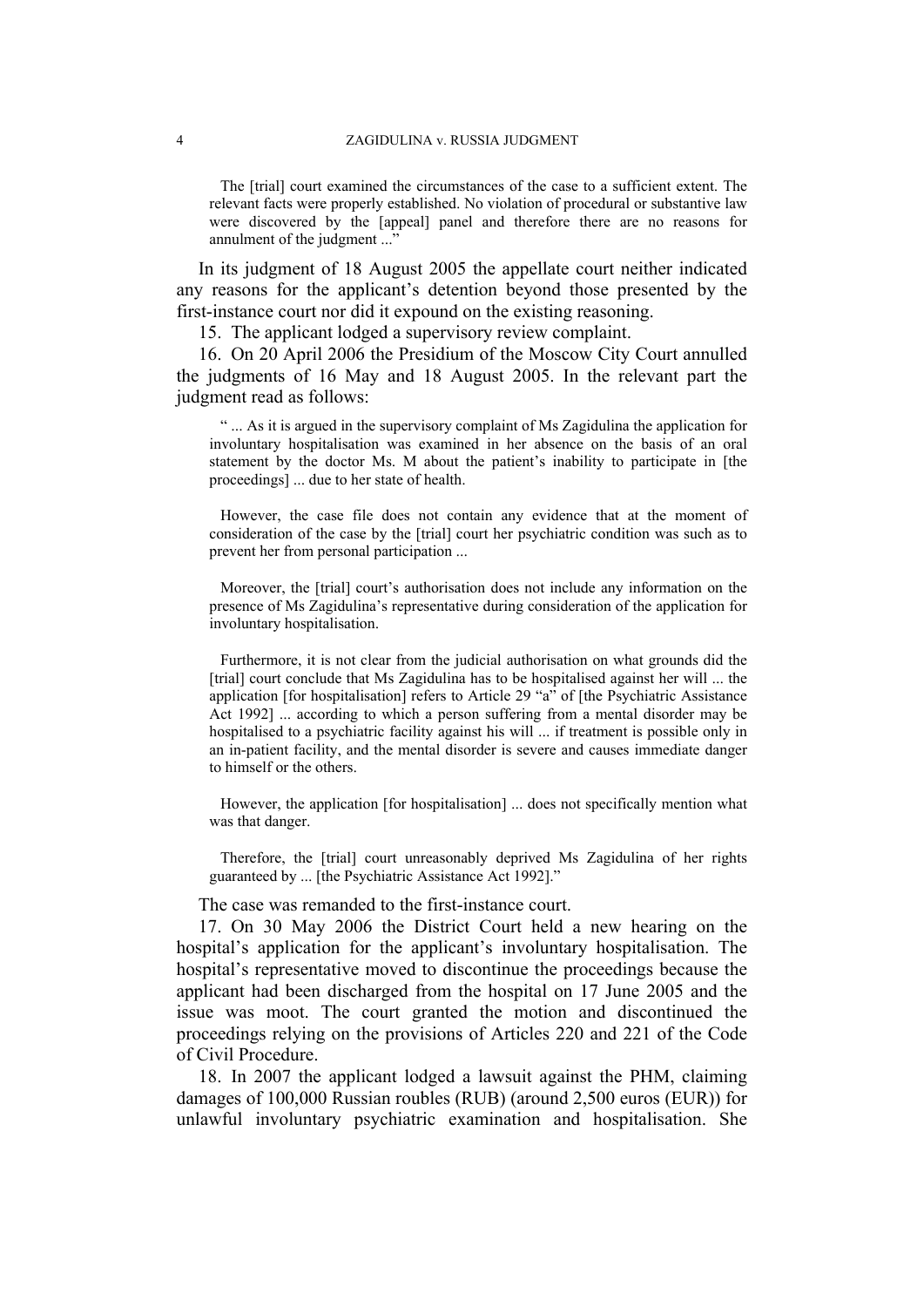alleged a lack of medical evidence and an absence of compelling reasons for her hospitalisation.

19. On 29 June 2007 the District Court ruled in favour of the hospital and rejected the applicant's claims. The District Court examined evidence concerning the applicant's mental disorder, questioned witnesses and doctors, and reasoned that there had been convincing proof of the need to hospitalise the applicant in May-June 2005. The issue of the applicant's absence during the initial proceedings authorising her hospitalisation was not examined. On 6 October 2007 the Moscow City Court upheld the lower court's judgment.

20. The applicant lodged a constitutional complaint against the statutory provisions on which the PHM and the domestic courts had relied during her hospitalisation. She alleged that these provisions permitted arbitrary placement of individuals in psychiatric facilities and did not provide for the independent review of medical evidence. On 3 November 2009 the Constitutional Court dismissed the complaint. In the relevant part the judgment read as follows:

"... The Constitutional Court of the Russian Federation having examined the materials presented by the applicant finds no grounds to accept her complaint for consideration ...

Determination of a mental disorder diagnosis and decision on involuntary psychiatric treatment are the exclusive right of a psychiatrist or a panel of psychiatrists ... which is one if the guarantees against arbitrariness of hospitalisation ... [I]n absence of the psychiatrists' conclusion on the need for hospitalisation ... it is impossible in principle ...

Constitutionality of [the provisions of Psychiatric Assistance Act 1992] is [further] challenged by the applicant, since these provisions [allegedly] permit involuntary treatment of a citizen without authorisation of an independent body ...

The term 'independent body' may be understood as 'a body having no interests in involuntary treatment of the patient and independent from the persons, who have such interest' ...

Accordingly ... a court may be a competent independent body ..."

# II. RELEVANT DOMESTIC LAW AND PRACTICE

# **A. Code of Civil Procedure of 2002**

21. Article 303 section 1 of the Code of Civil Procedure of the Russian Federation, which entered into force on 1 February 2003, stipulates the time-limits for submission of an application for involuntary hospitalisation: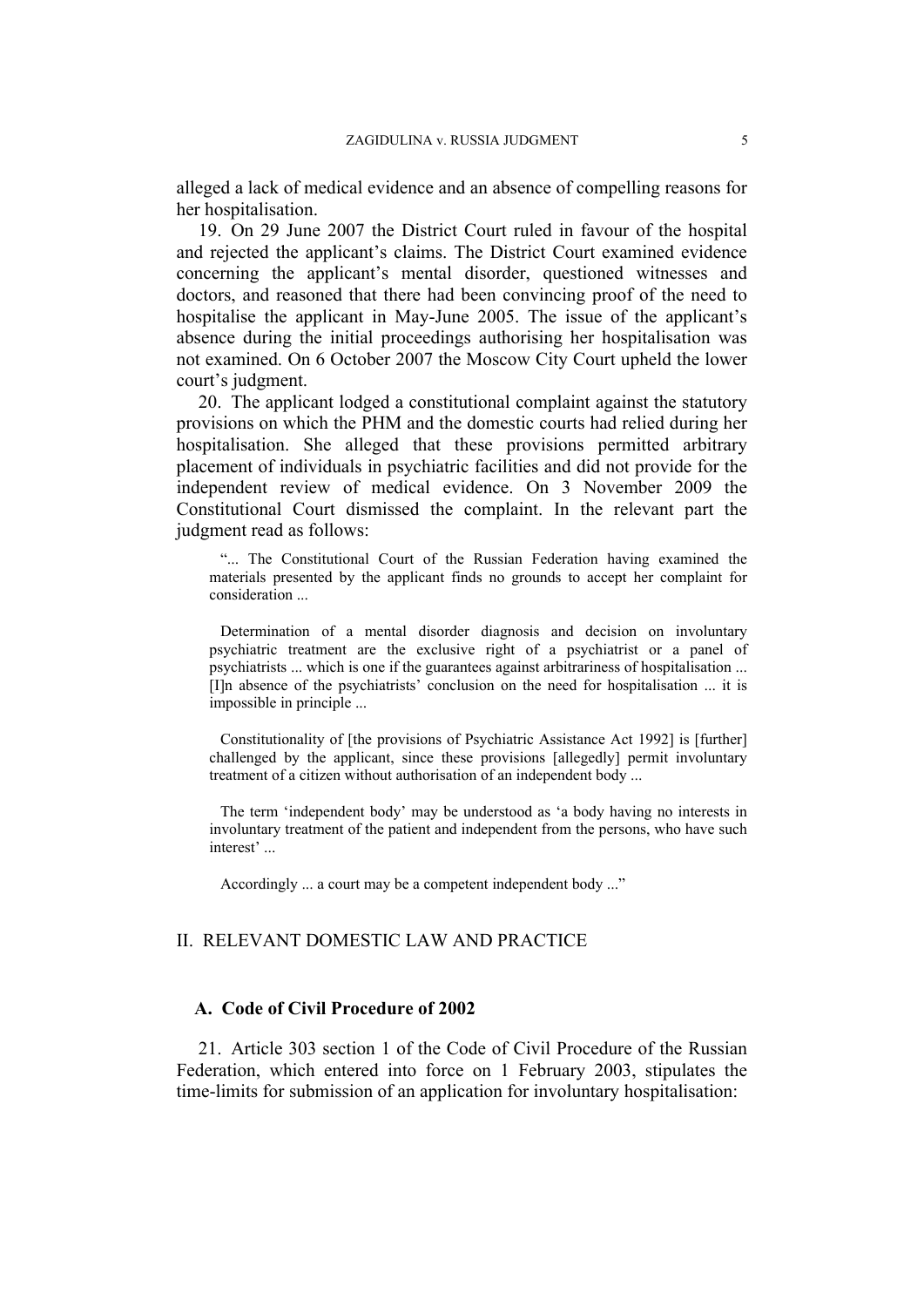#### **Article 303. Time-limit for submission of an application for involuntary placement of a citizen to a psychiatric facility**

"1. An application for involuntary placement of a citizen to a psychiatric facility is submitted within forty-eight hours following the citizen's placement in a psychiatric facility.

2. The judge initiating the proceedings concurrently extends the period of the citizen's placement in a psychiatric facility for the period necessary for consideration of the application for involuntary hospitalization of a citizen to a psychiatric facility."

22. Article 304 of the Code establishes the procedural guarantees afforded to a person placed to a psychiatric facility. In the relevant part it reads as follows:

#### **Article 304. Consideration of an application for involuntary placement to a psychiatric facility, or extension of a period of involuntary placement, of a citizen who is suffering from a psychiatric disorder.**

"1. An application for involuntary placement to a psychiatric facility, or extension of a period of involuntary placement, of a citizen who is suffering from a psychiatric disorder shall be considered by a judge within five days from the date on which the proceedings were initiated. The court shall hold a hearing in the courtroom or in the psychiatric facility. The citizen has the right to personally participate in the hearing concerning his involuntary placement to a psychiatric facility or the extension of a period of his involuntary placement. In cases when according to the information provided by the representative of the psychiatric facility the citizen's mental state prevents his personal participation in the court hearing ..., the application ... shall be considered by the judge in the psychiatric facility.

2. The case shall be considered with the participation of a prosecutor, a representative of the psychiatric facility which applied to the court ..., and the citizen's representative ..."

23. Articles 220 and 221 of the Code of Civil Procedure establish the grounds for discontinuation of the proceedings and its consequences. In the relevant part they read as follows:

#### **Article 220. Discontinuation of the proceedings on the case**

"The court discontinues the proceedings on the case, if: ...

a plaintiff withdraws his lawsuit and the court accepts the withdrawal ..."

#### **Article 221. The procedure and consequences of discontinuation of the proceedings on the case**

"The proceedings on the case are discontinued by a decision of the court, which states that repeated submission of the lawsuit regarding the dispute between the same parties, on the same matter and the same grounds is not permitted."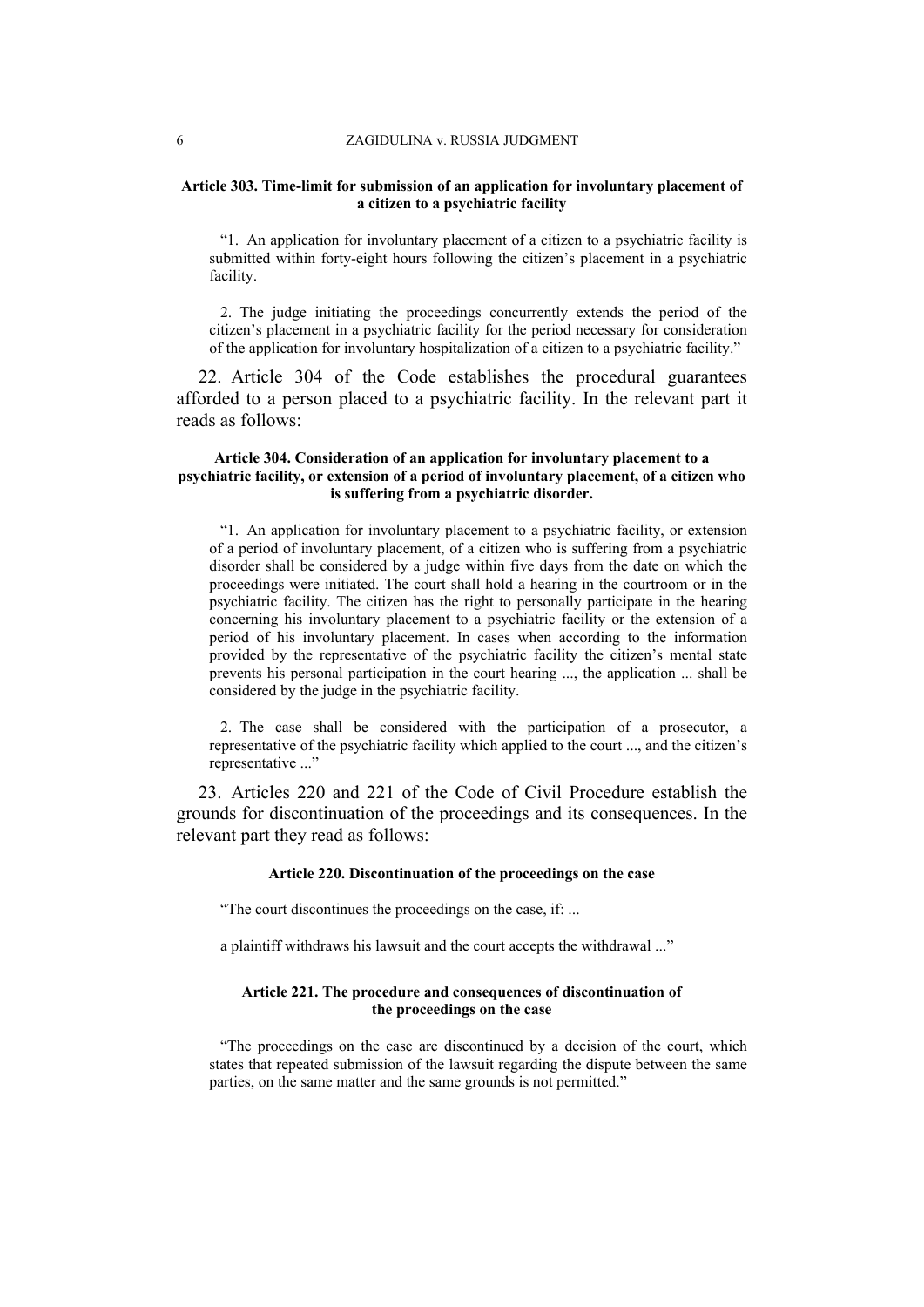### **B. Psychiatric Assistance Act 1992**

24. The Psychiatric Assistance Act 1992 in section 5 subsection 2 provides a list of the rights of persons suffering from a psychiatric disorder, including the right to be informed of their rights, the nature of their disorder and available treatment, the right to the least restrictive methods of treatment, and the right to the assistance of a lawyer, legal representative or other person. Section 5 subsection 3 prohibits restrictions on the rights of persons suffering from a psychiatric disorder solely on the basis of their diagnosis or their admission to a specialised facility.

25. Section 7 subsections 1 and 3 of the Act (as in force at the material time) specified that persons suffering from a psychiatric disorder had the right to a representative of their own choosing. The administration of the psychiatric facility had the obligation to ensure the opportunity for the individual to obtain legal representation by a lawyer (except for urgent cases).

26. Section 29 of the Act sets out the following grounds for involuntary placement of a person in a psychiatric facility:

#### **Section 29**

"A person suffering from a mental disorder may be hospitalised at an inpatient psychiatric facility without his or his representative's consent prior to judicial authorisation only if his medical examination or treatment is not possible outside of an inpatient facility, the mental disorder is severe and causes:

a) a immediate danger to himself or others, or

b) feebleness, i.e. the inability to autonomously satisfy basic needs

c) significant damage to health due to the deterioration or aggravation of the psychiatric condition in the absence of psychiatric assistance."

27. Section 32 of the Act specifies the procedure for the examination of patients involuntarily placed in a psychiatric facility:

#### **Section 32**

"1. A person placed in a psychiatric hospital on the grounds defined by section 29 of the present Act shall be subject to compulsory examination within 48 hours by a panel of psychiatrists of the hospital, who shall take a decision as to the need for hospitalisation. ...

2. If hospitalisation is considered necessary, the conclusion of the panel of psychiatrists shall be forwarded to the court having territorial jurisdiction over the hospital, within 24 hours, for a decision as to the person's further confinement in the hospital."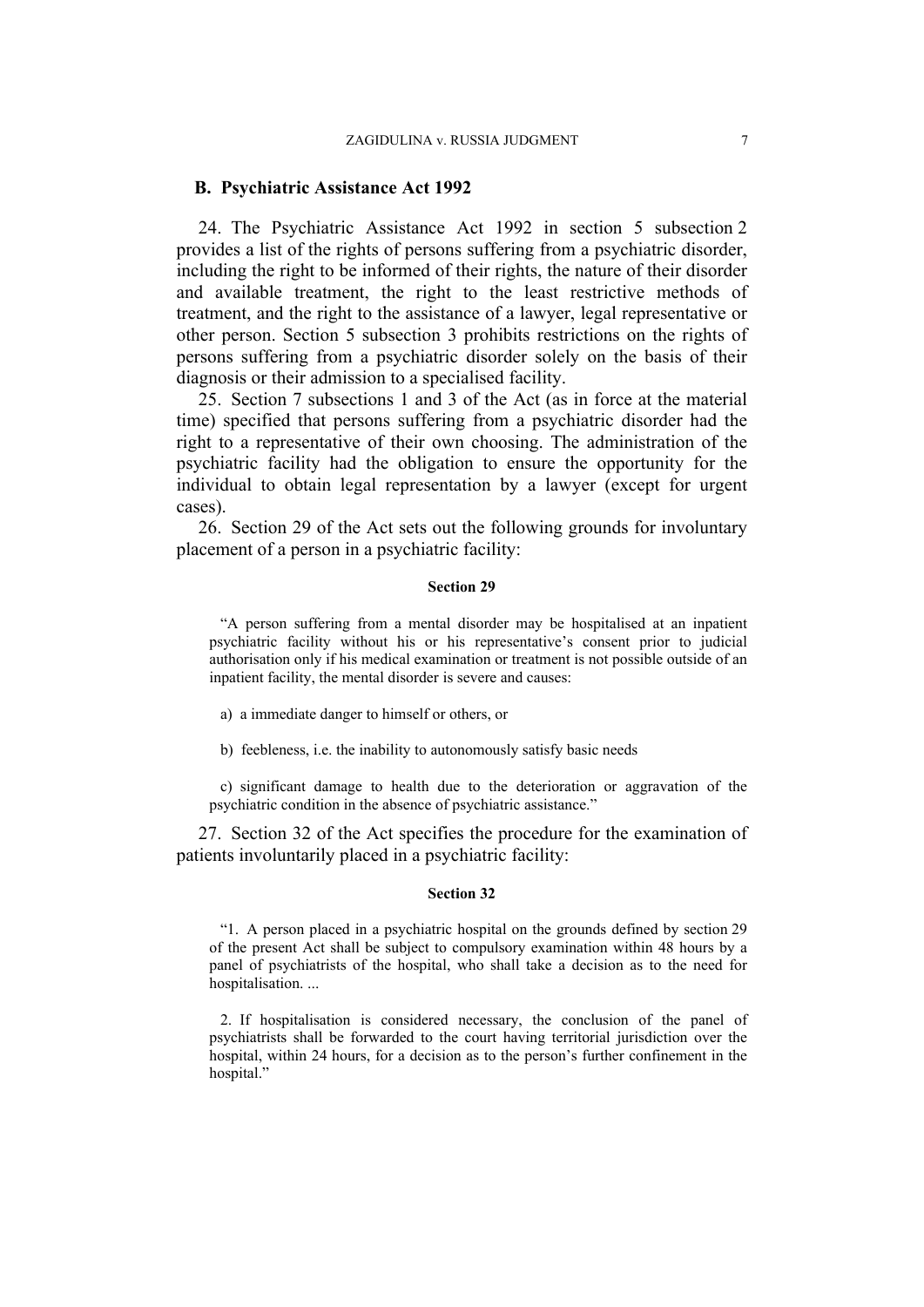28. Sections 33-35 set out the procedure for judicial review of applications for the involuntary in-patient treatment persons suffering from a psychiatric disorder:

#### **Section 33**

"1. Involuntary hospitalisation for in-patient psychiatric treatment on the grounds laid down in section 29 of the present Act shall be subject to review by the court having territorial jurisdiction over the hospital.

2. An application for the involuntary placement of a person in a psychiatric hospital shall be filed by a representative of the hospital where the person is confined ...

3. A judge who accepts an application for review shall simultaneously order the person's detention in a psychiatric hospital for the term necessary for that review."

#### **Section 34**

"1. An application for the involuntary placement of a person in a psychiatric hospital shall be reviewed by a judge, on the premises of the court or hospital, within five days of receipt of the application.

2. The person has the right to personally participate in the hearing concerning his involuntary placement to a psychiatric facility or the extension of a period of his involuntary placement. In cases when according to the information provided by the representative of the psychiatric facility the citizen's mental state prevents his personal participation in the court hearing ..., the application ... shall be considered by the judge in the psychiatric facility ..."

## **Section 35**

"1. After examining the application on the merits, the judge shall either grant or refuse it. ..."

## **C. Constitutional Court of the Russian Federation**

29. In its judgment of 27 February 2009 (no. 4-P) concerning the legal incapacitation of persons suffering from a psychiatric disorder, the Constitutional Court pronounced its opinion on the deprivation of liberty of such persons. In the relevant part it reads as follows:

"2.1 ... [A]s follows from Article 22 of the Constitution of the Russian Federation protecting everyone's right to liberty and security of person, a person suffering from a psychiatric disorder may only be deprived of [his] liberty for the purpose of involuntary treatment by a court decision made within a procedure prescribed by law. ... It implies that judicial protection for this person should be fair, full and effective, including his right to qualified legal assistance and the right to have the assistance of defence counsel of his own choosing (Article 48 of the Constitution of the Russian Federation) ..."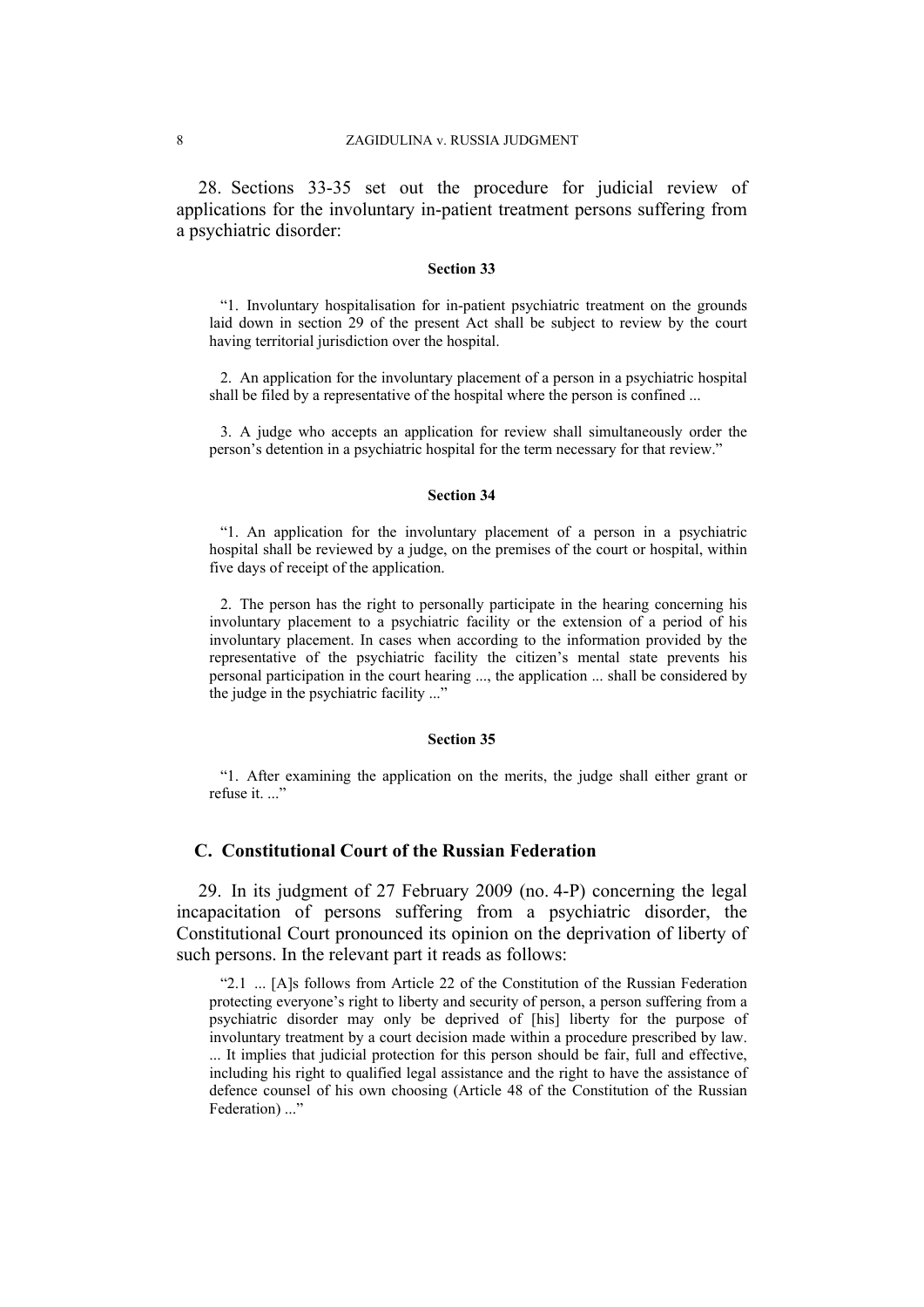30. In its judgment of 5 March 2009 (544-O-P) the Constitutional Court interpreted certain provisions of the Psychiatric Assistance Act and the Code of Civil Procedure concerning involuntary hospitalisation of persons suffering from mental disorders. The judgment established that a person may be involuntarily admitted to a psychiatric facility in case of medical emergency, but judicial authorisation of the hospitalisation should follow within forty-eight hours. The Constitutional Court also stressed that the courts are under an obligation to verify all the evidence presented to them, rather than formally sanction applications lodged by psychiatric hospitals.

# III. RELEVANT COUNCIL OF EUROPE DOCUMENTS

31. On 22 February 1983 the Committee of Ministers adopted Recommendation No. R (83) 2 concerning the legal protection of persons suffering from mental disorder placed as involuntary patients. In the relevant part the Recommendation provides:

#### **Article 3**

"In the absence of any other means of giving the appropriate treatment:

a. a patient may be placed in an establishment only when, by reason of his psychiatric disorder, he represents a serious danger to himself or to other persons ..."

#### **Article 4**

"1. A decision for placement should be taken by a judicial or any other appropriate authority prescribed by law. In an emergency, a patient may be admitted and retained at once in an establishment on the decision of a doctor who should thereupon immediately inform the competent judicial or other authority which should make its decision ...

3. When the decision is taken by a judicial authority ... the patient should be informed of his rights and should have the effective opportunity to be heard personally by a judge except where the judge, having regard to the patient's state of health, decides to hear him through sole form of representation. He should be informed of his right to appeal against the decision ordering or confirming the placement and, if he requests it or the judge considers that it would be appropriate, have the benefit of the assistance of a counsel or of another person ..."

32. On 22 September 2004 the Committee of Ministers adopted Recommendation Rec(2004)10 concerning the protection of the human rights and dignity of persons with mental disorder. In the relevant part the Recommendation provides: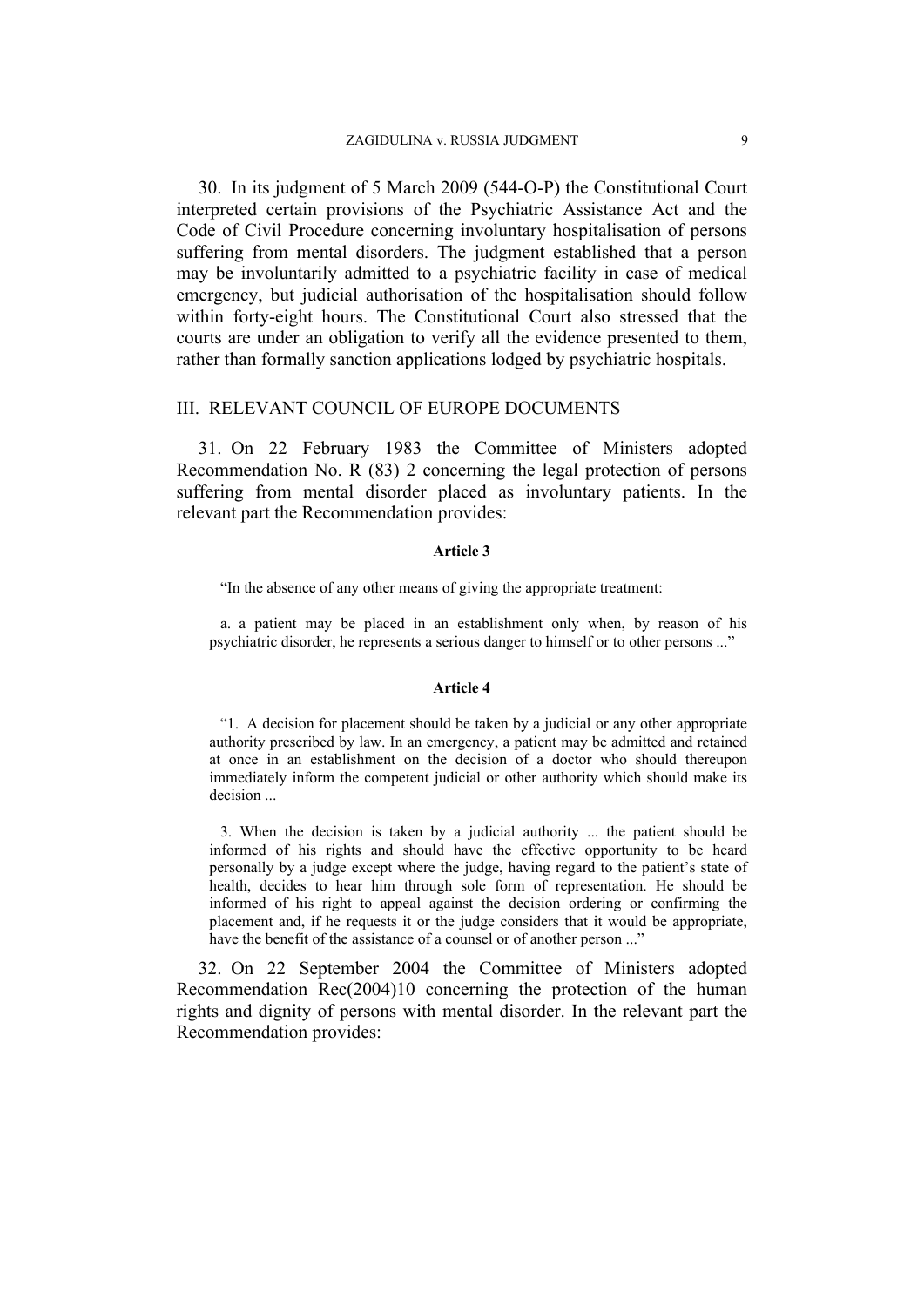#### **Article 12 – General principles of treatment for mental disorder**

"3. When because of an emergency situation the appropriate consent or authorisation cannot be obtained, any treatment for mental disorder that is medically necessary to avoid serious harm to the health of the individual concerned or to protect the safety of others may be carried out immediately."

#### **Article 17 – Criteria for involuntary placement**

"1. A person may be subject to involuntary placement only if all the following conditions are met:

i. the person has a mental disorder;

ii. the person's condition represents a significant risk of serious harm to his or her health or to other persons;

iii. the placement includes a therapeutic purpose;

iv. no less restrictive means of providing appropriate care are available;

v. the opinion of the person concerned has been taken into consideration ..."

#### **Article 20 – Procedures for taking decisions on involuntary placement and/or involuntary treatment**

"1. The decision to subject a person to involuntary placement should be taken by a court or another competent body. The court or other competent body should:

i. take into account the opinion of the person concerned;

ii. act in accordance with procedures provided by law based on the principle that the person concerned should be seen and consulted ...

4. Involuntary placement, involuntary treatment, or their extension should only take place on the basis of examination by a doctor having the requisite competence and experience, and in accordance with valid and reliable professional standards."

#### **Article 21 – Procedures for taking decisions on involuntary placement and/or involuntary treatment in emergency situations**

"2. Under emergency procedures:

i. involuntary placement or involuntary treatment should only take place for a short period of time on the basis of a medical assessment appropriate to the measure concerned ..."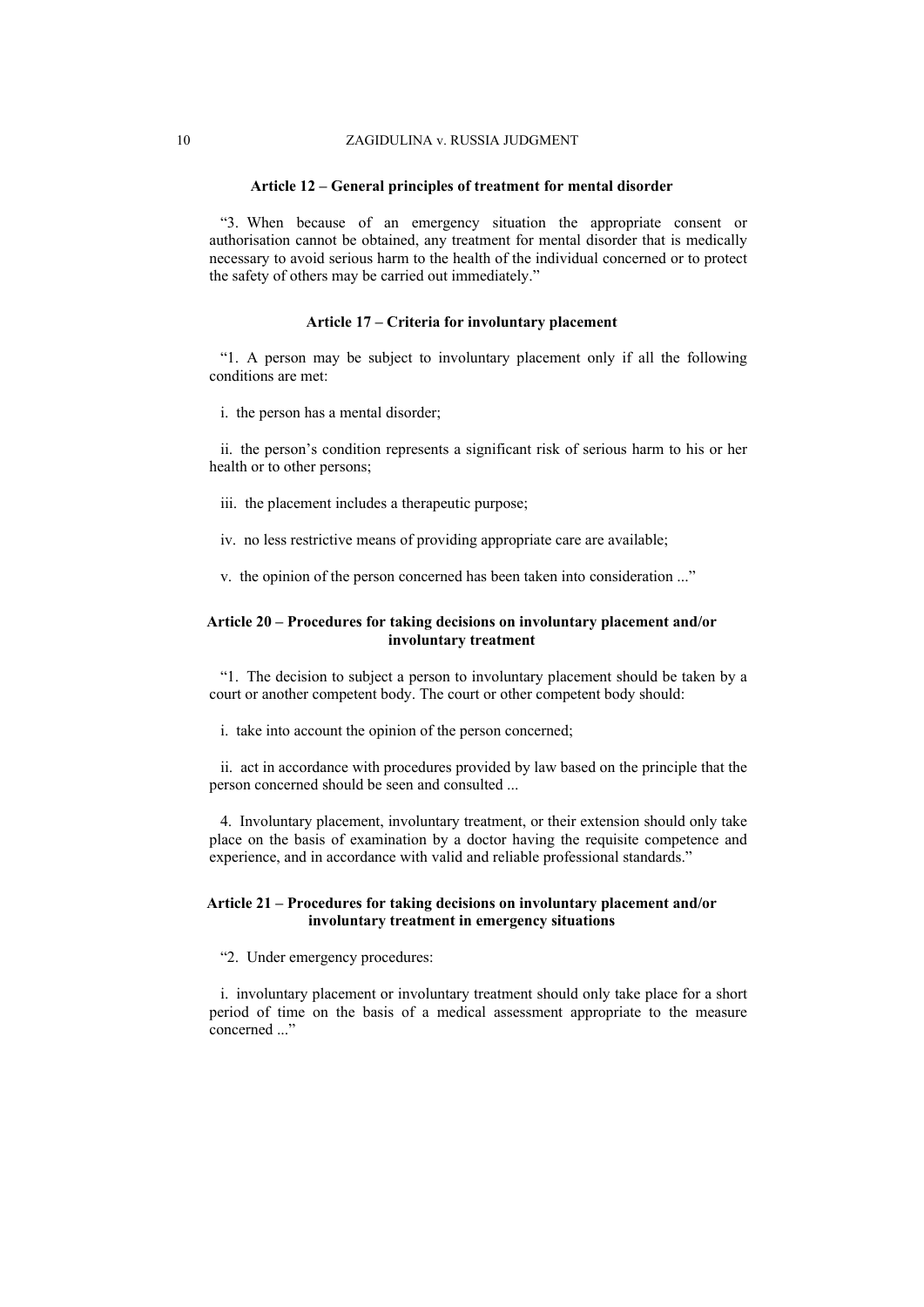#### **Article 22 – Right to information**

"1. Persons subject to involuntary placement or involuntary treatment should be promptly informed, verbally and in writing, of their rights and of the remedies open to them  $\ldots$ <sup>3</sup>

2. They should be informed regularly and appropriately of the reasons for the decision and the criteria for its potential extension or termination."

#### **Article 25 – Reviews and appeals concerning the lawfulness of involuntary placement and/or involuntary treatment**

"1. Member states should ensure that persons subject to involuntary placement or involuntary treatment can effectively exercise the right:

i. to appeal against a decision;

ii. to have the lawfulness of the measure, or its continuing application, reviewed by a court at reasonable intervals;

iii. to be heard in person or through a personal advocate or representative at such reviews or appeals ...

3. Member states should consider providing the person with a lawyer for all such proceedings before a court. Where the person cannot act for him or herself, the person should have the right to a lawyer and, according to national law, to free legal aid. The lawyer should have access to all the materials, and have the right to challenge the evidence, before the court ..."

# THE LAW

# I. ALLEGED VIOLATION OF ARTICLE 5 § 1 OF THE CONVENTION

33. The applicant complained that her involuntary placement to a psychiatric hospital had violated Article 5 § 1 (e) of the Convention, which reads as follows:

"1. Everyone has the right to liberty and security of person. No one shall be deprived of his liberty save in the following cases and in accordance with a procedure prescribed by law: ...

(e) the lawful detention of persons for the prevention of the spreading of infectious diseases, of persons of unsound mind, alcoholics or drug addicts or vagrants ..."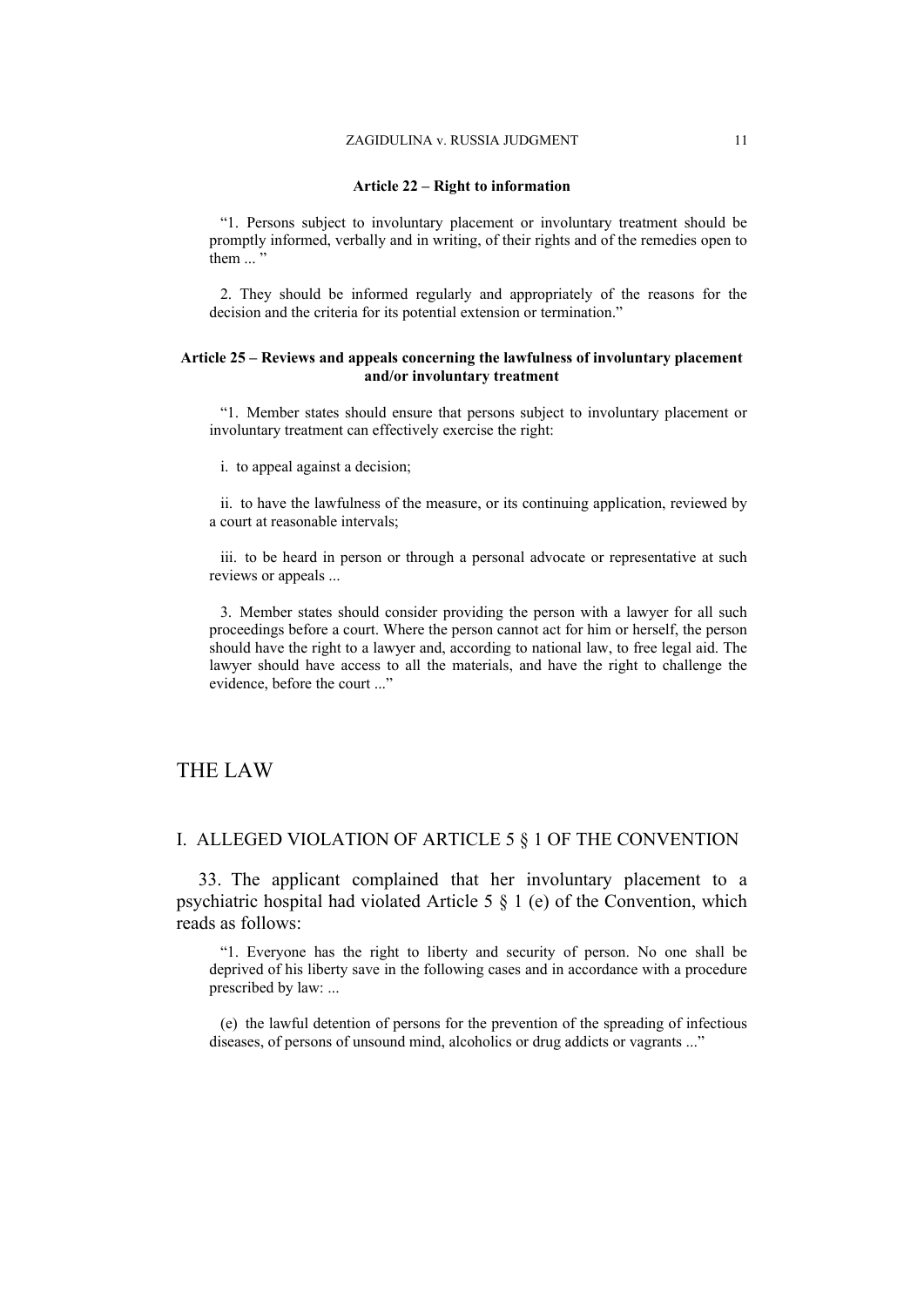# **A. Admissibility**

# *1. Exhaustion of domestic remedies*

34. The Government argued that contrary to the applicant's claims she was hospitalised on the basis of valid and objective medical data. In their observations of 5 July 2010 they also argued that the applicant failed to exhaust the available domestic remedies by lodging a lawsuit aimed at recovery of non-pecuniary damages or compensation for the length of proceedings.

35. The applicant dismissed the Government's argument. In respect of non-exhaustion of domestic remedies argument she argued that the length of proceedings complaint could not have served as a remedy for the alleged violation of Article 5 § 1 rights and that no other remedy could have been considered effective.

36. The Court reiterates that Article 35 § 1 of the Convention requires that complaints intended to be made subsequently at Strasbourg should have been made to the appropriate domestic body, at least in substance and in compliance with the formal requirements and time-limits laid down in domestic law (see *Akdivar and Others v. Turkey*, 16 September 1996, § 66, *Reports of Judgments and Decisions* 1996-IV).

37. In respect of the remedy aimed at recovery of compensation for the length of proceedings the Court concurs with the applicant that their objective is fundamentally different to the claim of unlawful deprivation of liberty. In respect of the lawsuit aimed at recovery of non-pecuniary damages the Court notes that the proceedings on the application for hospitalisation were discontinued in 2006 and the applicant's claim for damages was dismissed by the domestic courts in 2007 (see paragraphs 17-19 above). Therefore, it appears that the applicant had recourse to potentially effective domestic remedies and that there were no reasons for her to initiate a new set of proceedings based on the arguments previously dismissed by the domestic courts (see *mutatis mutandis Micallef v. Malta* [GC], no. 17056/06, § 58, ECHR 2009).

38. In conclusion, the Court dismisses the Government's argument that the applicant failed to exhaust domestic remedies.

# *2. Victim status*

39. The Government further maintained in their observations of 7 October 2010 that, while the applicant was indeed absent from the hearing authorising her involuntary hospitalisation, her rights were effectively restored on the domestic level by release from the hospital, annulment of the authorisation of hospitalisation on 20 April 2006 by the Presidium of the Moscow City Court, and discontinuation of the proceedings for involuntary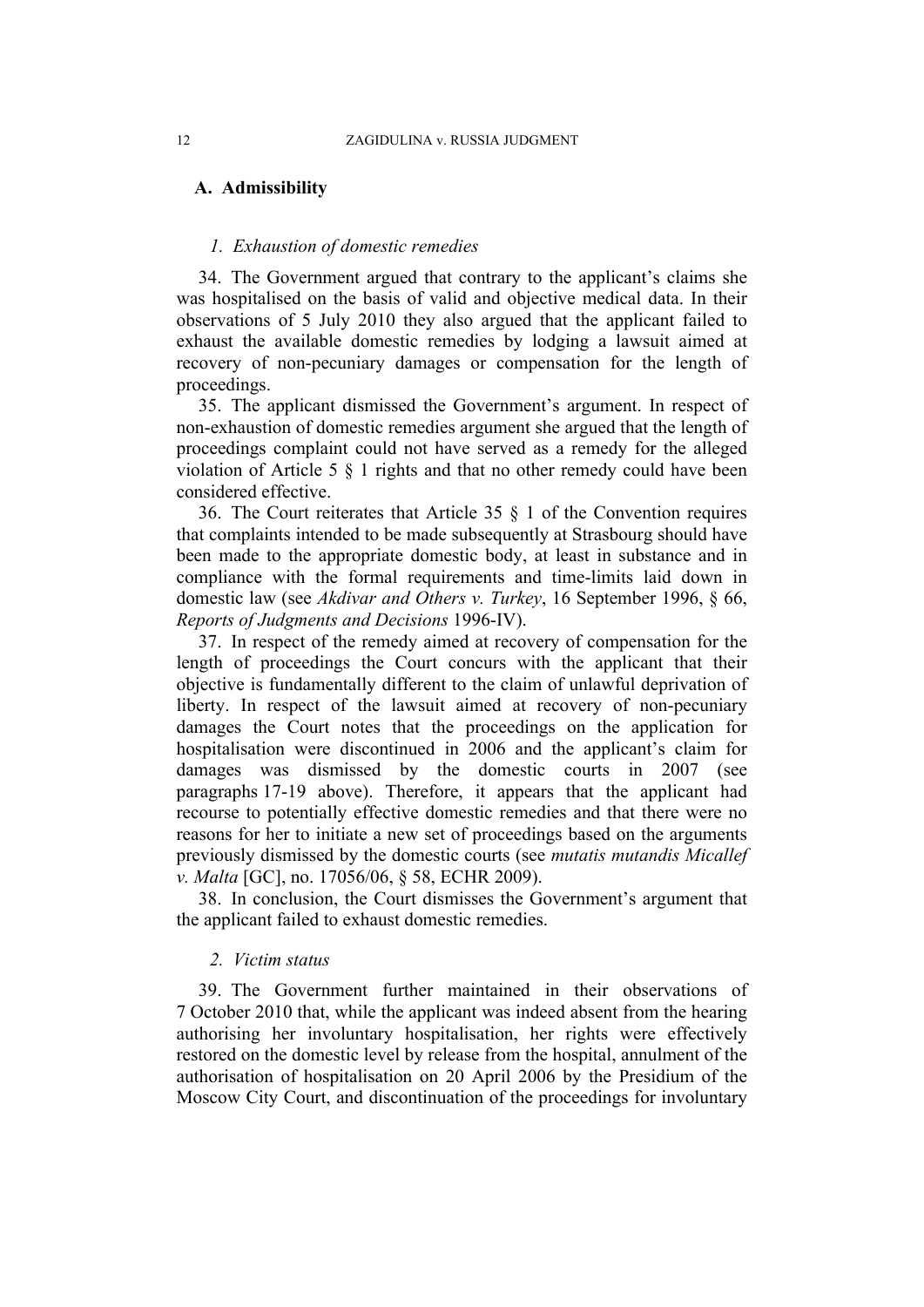hospitalisation at the request of the hospital's representative on 30 May 2006 by the Simonovskiy District Court of Moscow.

40. The applicant dismissed the Government's argument. She stated that notwithstanding the fact that the judicial authorisation for her hospitalisation was annulled and the proceedings on it discontinued she still retained her victim status, because there has been neither acknowledgement of violation of her rights, nor any form of redress.

41. The Court reiterates that an applicant's status as a victim may depend on compensation being awarded at domestic level on the basis of the facts about which he or she complains before the Court and on whether the domestic authorities have acknowledged, either expressly or in substance, the breach of the Convention. Only when those two conditions are satisfied does the subsidiary nature of the Convention preclude examination of an application (see, for instance, *Scordino v. Italy* (dec.), no. 36813/97, ECHR 2003-IV).

42. In the present case, the Court does not have to examine whether the domestic authorities acknowledged a violation of the applicant's rights under Article 5 § 1, as the other condition has not been met. Nothing in the materials in the Court's possession or the submissions of the parties indicate that the applicant was provided with any form of redress.

43. Consequently, the Court dismisses the Government's argument that the applicant can no longer claim to be a victim of the alleged violation of Article 5 § 1 of the Convention.

#### *3. Conclusion*

44. The Court considers, in the light of the parties' submissions, that the complaint raises serious issues of fact and law under the Convention, the determination of which requires an examination of the merits. The Court concludes therefore that this complaint is not manifestly ill-founded within the meaning of Article 35 § 3 (a) of the Convention. No other ground for declaring it inadmissible has been established.

# **B. Merits**

#### *1. The parties' submissions*

45. Alleging a violation of Article 5 § 1 of the Convention, the applicant raised the following two issues. First, the applicant in her submissions argued that the competent national authorities had had no reason to hospitalise her in a psychiatric facility, given that she had independently and consciously gone to the PHM to demand the release of her daughter. Specifically, she claimed that there had been no prior indication that she needed any psychiatric assistance and no evidence had been presented at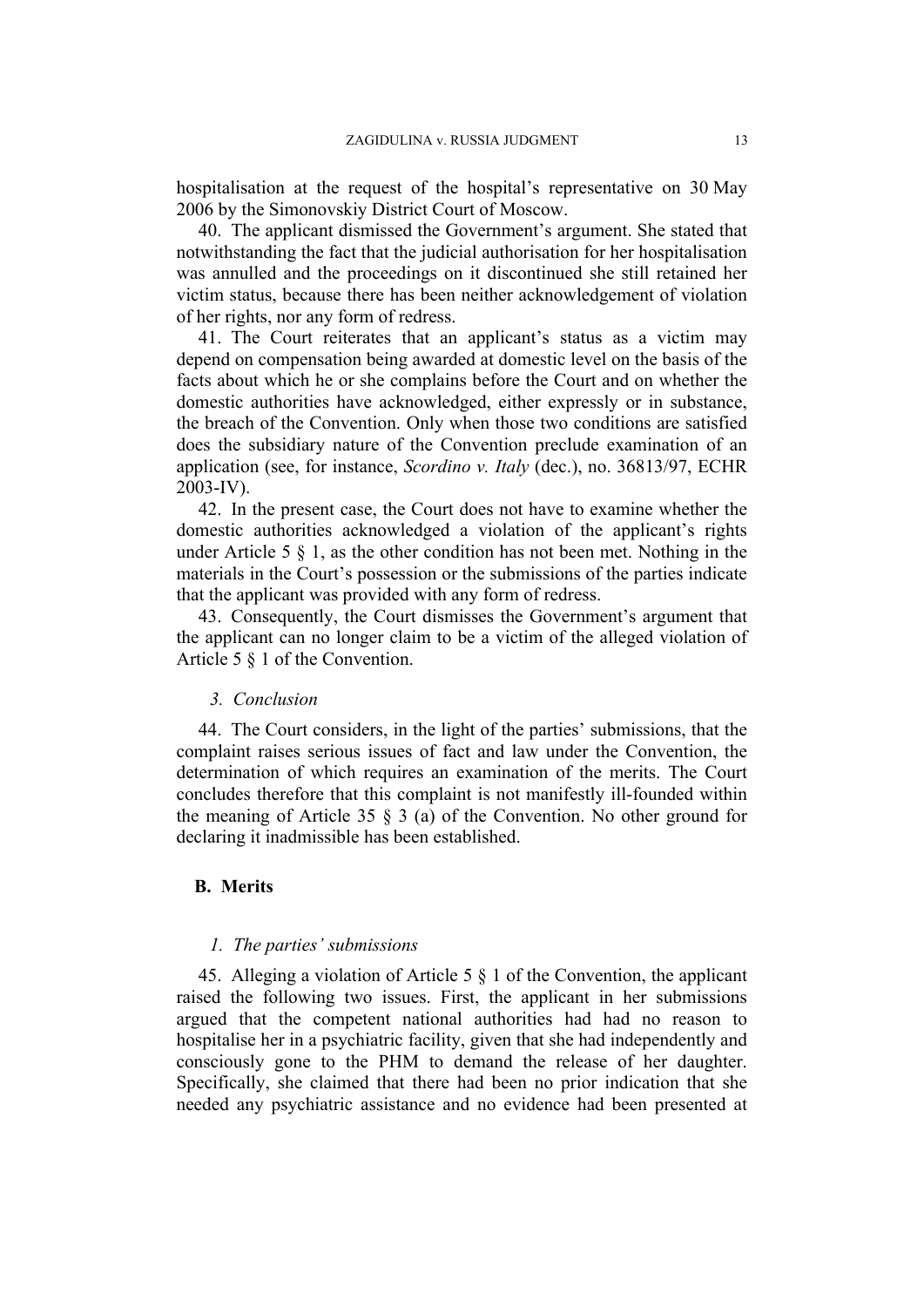any stage which would have proven that her mental health had been such as to require involuntary treatment. Further, the applicant stressed that the domestic authorities had failed to demonstrate that she had been suffering from a "serious mental disorder", as required by section 29 of the Psychiatric Assistance Act 1992.

46. Second, turning to the judicial proceedings authorising her involuntary hospitalisation, the applicant submitted that they had been inherently defective, because they had not been truly adversary. Not only had she been prevented from participating in the proceedings (in person or through representation), but she had also been left unaware of them. Further, she alleged that she had been unlawfully deprived of her liberty without a judicial decision between 13 and 16 May 2005.

47. The Government in their submissions contended that the applicant had been lawfully deprived of her liberty, both from the standpoint of Article 5 § 1 (e) of the Convention and national law. They stressed that the first-instance court's authorisation of her involuntary hospitalisation had been based on a professional medical opinion and the medical history of the applicant, who had been suffering from schizophrenia. They further argued that until 20 April 2006, when the Presidium of the Moscow City Court annulled the judgments of 16 May and 18 August 2005 authorising her hospitalisation, the applicant had been deprived of her liberty on the basis of a legally valid decision.

48. Further, the Government argued that the applicant could not have participated in the judicial proceedings due to her poor state of mental health at the material time. In respect of the period between 13 and 16 May 2005 they contended with reference to Article 303, section 2 of the Code of Civil Procedure and section 33, sub-section 3 of the Psychiatric Assistance Act 1992 that the applicant's initial detention had been retroactively sanctioned by the judge accepting the application for involuntary hospitalisation.

# *2. The Court's assessment*

#### **(a) General principles**

49. In its *Winterwerp v. the Netherlands* judgment (24 October 1979, § 39, Series A no. 33) the Court set out three minimum conditions which have to be satisfied for the "detention of a person of unsound mind" to be lawful within the meaning of Article 5 § 1 (e) of the Convention: except in emergency cases, the individual concerned must be reliably shown to be of unsound mind, that is to say, a true mental disorder must be established before a competent authority on the basis of objective medical evidence; the mental disorder must be of a kind or degree warranting compulsory confinement; and the validity of continued confinement depends upon the persistence of such a disorder.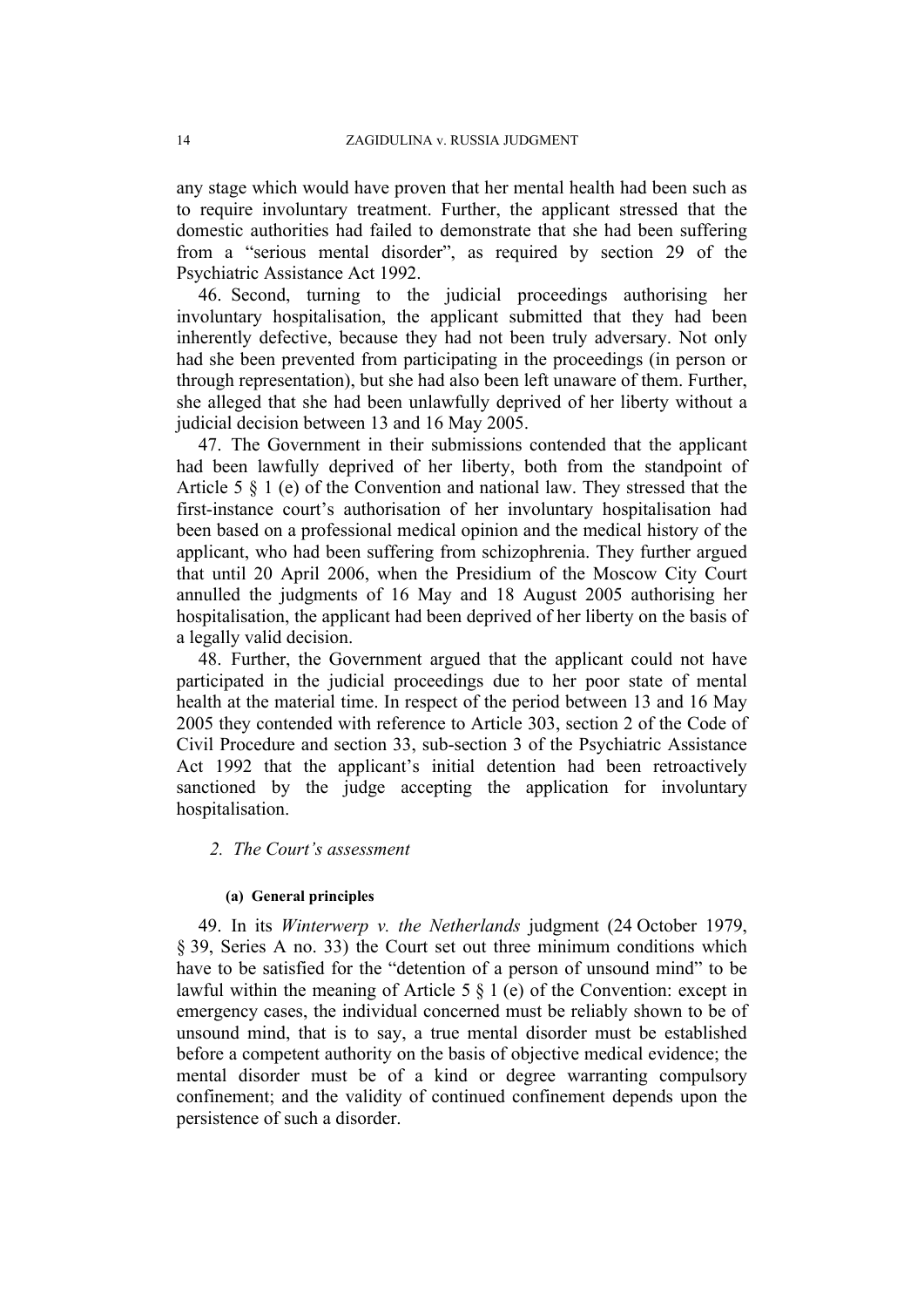50. In deciding whether an individual should be detained as a "person of unsound mind", the Court has held on numerous occasions that it gives a certain amount of deference to the national authorities. It is the task of the national authorities to evaluate the evidence adduced before them in a particular case and the Court's task is to review the decisions of these authorities under the Convention (see *Luberti v. Italy*, 23 February 1984, § 27, Series A no. 75). Further, it is not the Court's task to reassess various medical opinions, but rather to ascertain for itself whether the domestic courts, when taking the contested decision, had at their disposal sufficient evidence to justify the detention (see *Herz v. Germany*, no. 44672/98, § 51, 12 June 2003).

51. The Court reiterates that essentially Article 5 § 1 refers to the domestic law, but at the same time obliges the national authorities to comply with the Convention requirements (see among other authorities *Karamanof v. Greece*, no. 46372/09, §§ 40-41, 26 July 2011, and *Hutchison Reid v. the United Kingdom*, no. 50272/99, § 47, ECHR 2003-IV). Moreover, the Court highlights that the notion of "lawfulness" in the context of Article 5  $\S$  1 (e) of the Convention might have a broader meaning than in national legislation. Lawfulness of detention necessarily presumes a "fair and proper procedure", including the requirement "that any measure depriving a person of his liberty should issue from and be executed by an appropriate authority and should not be arbitrary" (see *Winterwerp*, cited above, § 45, *Johnson v. the United Kingdom*, 24 October 1997, § 60, *Reports of Judgments and Decisions* 1997-VII, and more recently *Venios v. Greece*, no. 33055/08, § 48, 5 July 2011 with further references).

52. The Court is mindful that individuals suffering from a mental illness constitute a particularly vulnerable group and therefore any interference with their rights must be subject to strict scrutiny, and only "very weighty reasons" can justify a restriction of their rights (see *Alajos Kiss v. Hungary*, no. 38832/06, § 42, 20 May 2010). In this regard the Court reiterates that the detention of an individual is such a serious measure that it is only justified where other, less severe measures have been considered and found to be insufficient to safeguard the individual or public interest which might require that the person concerned be detained (see *Karamanof v. Greece*, cited above, § 42 with further references).

53. In the light of the vulnerability of individuals suffering from mental disorders and the need to adduce very weighty reasons to justify any restriction of their rights, the proceedings leading to the involuntary placement of an individual to a psychiatric facility must necessarily provide clearly effective guarantees against arbitrariness. This position is supported by the fact that hospitalisation in a specialised medical institution frequently results in an interference with an individual's private life and physical integrity through medical interventions against the individual's will (*X v. Finland*, no. 34806/04, § 212, 3 July 2012).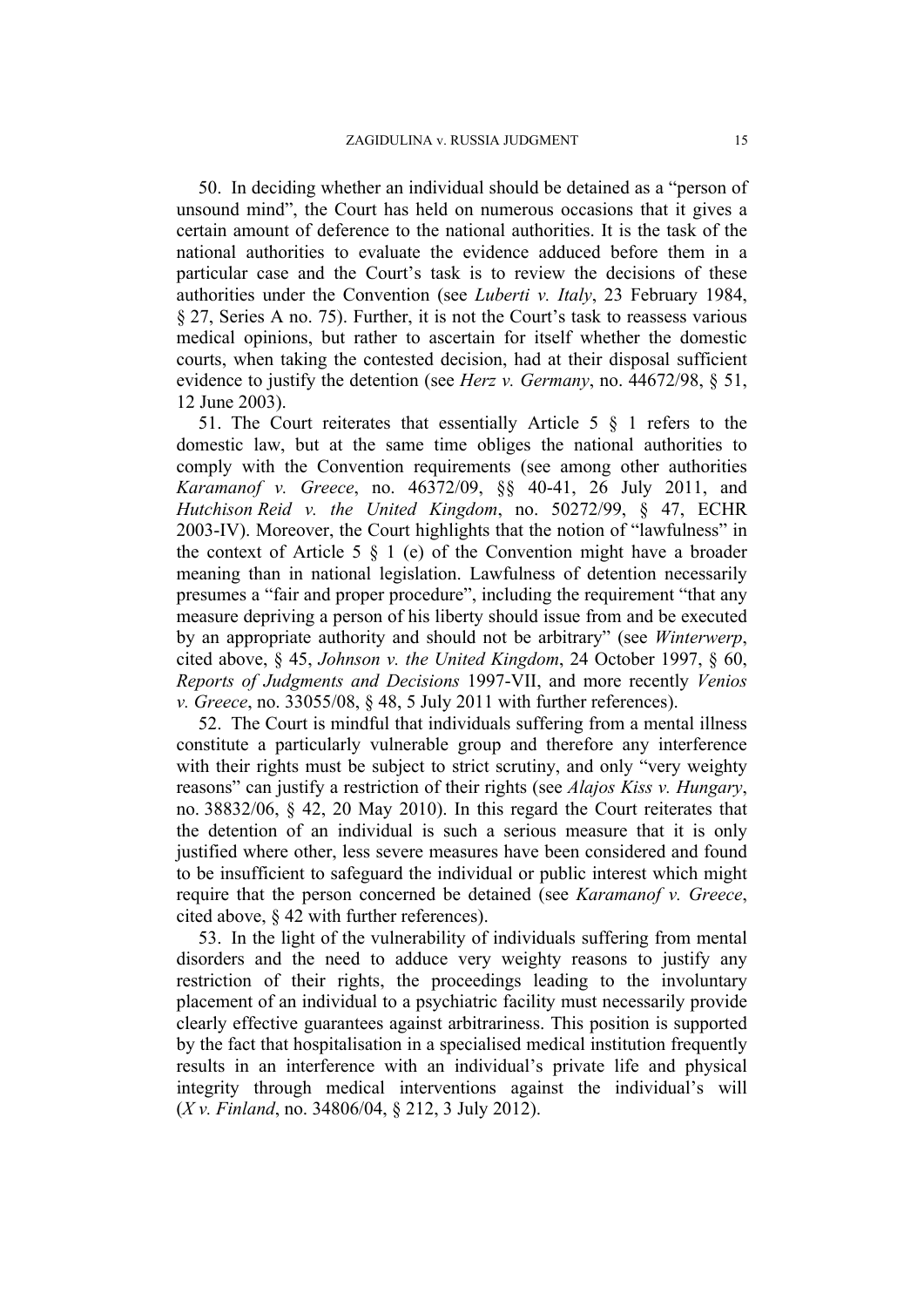#### **(b) Application of these principles to the present case**

54. The Court reiterates that Article 5  $\S$  1 (e) of the Convention permits detention of persons of "unsound mind" only when the substantive and procedural requirements for such detention are met. Substantively, in sanctioning the involuntary hospitalisation of a person suffering from a mental disorder the national authorities should reliably establish that the kind and degree of disorder warrant that person's detention (see *Winterwerp*, cited above, § 33). Procedurally, they are under an obligation to ensure that the procedure leading to the detention is "fair and proper" and devoid of arbitrariness.

55. The Court will first examine whether it was secured by the "fair and proper procedure" required by Article 5 § 1 (e) of the Convention.

56. The Court takes note of the fact that the national authorities' initial actions and the detention of the applicant on 13 May 2005 were triggered by her anxious and delusional state during a visit to the PHM with the intention to seek the release of her daughter. The applicant was considered to be demonstrating the symptoms of a mental disorder (screaming, threatening doctors with reprisals, accusing them of "influencing" and persecution) and her hospitalisation was recommended by resident psychiatrists.

57. The day after the applicant's admission to the psychiatric hospital, on 14 May 2005, she was examined by a panel of psychiatrists and diagnosed with paranoid schizophrenia with a paroxysmal-progredient (shift-like) course, manifested as personality changes and paranoia. The panel also found that the applicant was a danger to herself and others and recommended compulsory inpatient psychiatric treatment. An application for involuntary hospitalisation under section 29 of the Psychiatric Assistance Act 1992 was lodged on the same day with a competent domestic court. Accordingly, the relevant authorities fully complied with the substantive and temporal requirements of the domestic law as laid out in section 32 of the Psychiatric Assistance Act 1992.

58. On 16 May 2005 the Simonovskiy District Court of Moscow received the application for the applicant's involuntary hospitalisation, accepted it for consideration, and authorised the applicant's hospitalisation.

59. The applicant argued that her detention before that date was not secured by a judicial decision, while the Government contended that it was sanctioned by the District Court. Having regard to the provisions of section 33 sub-sections 1 and 2 and section 34 sub-section 1 of the Psychiatric Assistance Act 1992 and Article 303 of the Civil Procedure Code, the Court notes that it was an obligation of the domestic courts to ensure review of the whole period of detention. However, in the view of the findings below the Court does not find it necessary to examine whether the applicant's hospitalisation was duly authorised.

60. The Court notes that the hearing on 16 May 2005 was attended by a prosecutor, the applicant's attending psychiatrist, and a representative of the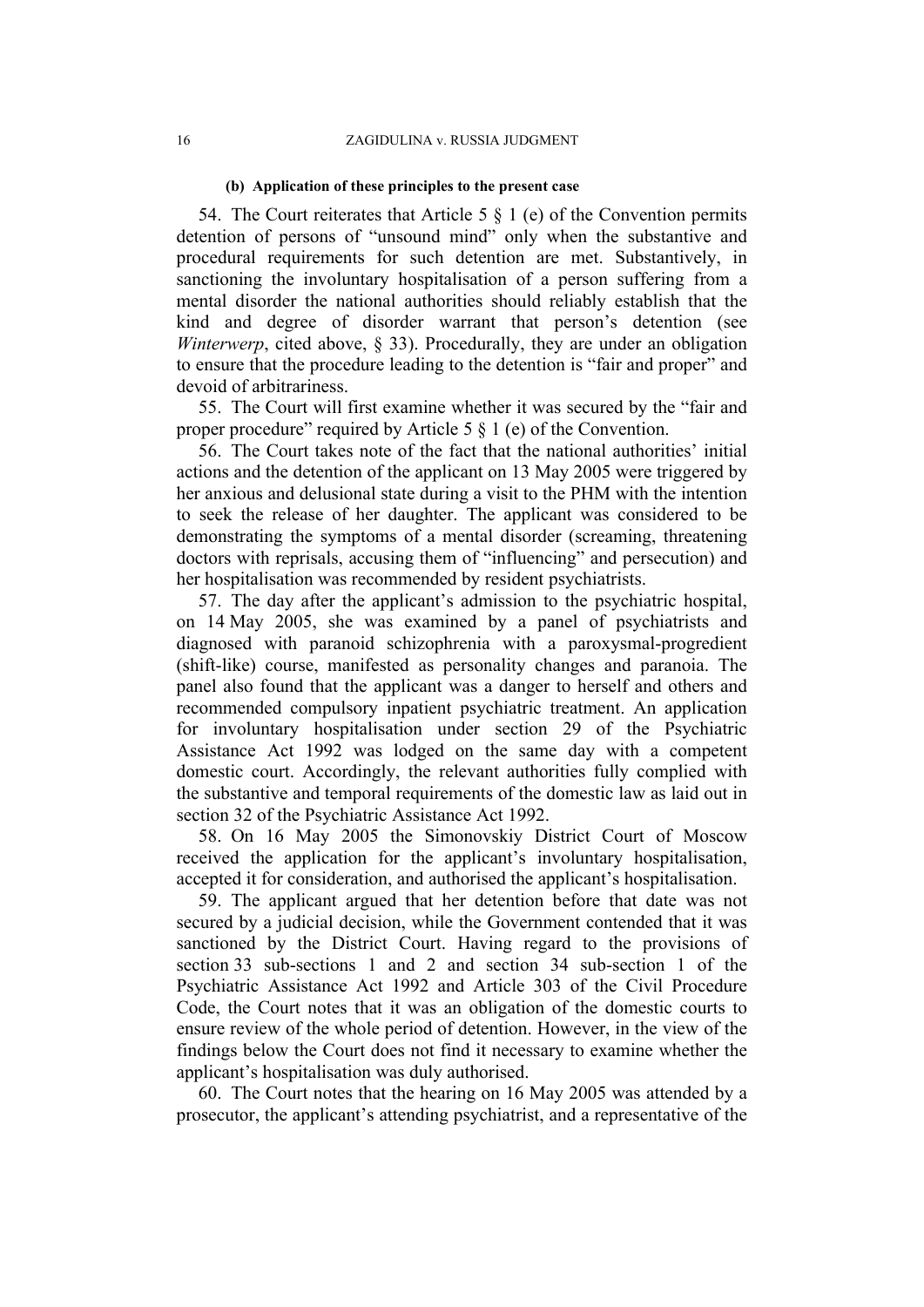PHM. The attending psychiatrist and the PHM's representative requested the District Court to hold the hearing in the absence of the applicant because she could not participate in it for medical reasons. The hearing was held without the applicant or her representative being present.

61. The Court considers it crucial to stress that, contrary to the standard established by Article 5 § 1 of the Convention and the clear provisions of national law obliging the State to provide some form of representation to the applicant given her absence from the hearing (see paragraphs 22, 24-25, 28 above), the first-instance court authorised her hospitalisation without hearing the applicant or any other person expressing her position.

62. The applicant played a dual role in the proceedings: she was an interested party, and, at the same time, the main object of the court's examination. Therefore, hearing the applicant either in person or through some form of representation was indispensable for a "fair and proper procedure" (see *Winterwerp*, cited above, § 45). Taking into consideration the applicant's clear and undisputed refusal to undergo any treatment and the domestic courts' awareness of this fact, which was reflected in their decisions, the need to ensure the applicant's right to be heard was ever more pressing. This view is also reflected in the judgment of the Moscow City Court of 20 April 2006, which overturned all of the previous judgments in the case on this basis and ordered re-consideration of the application.

63. Further, the Court considers that the discontinuation of the proceedings on 30 May 2006 by the Simonovskiy District Court of Moscow upon the motion of the hospital's representative (paragraph 17 above) effectively deprived the applicant of a possibility to have the lawfulness of her detention reviewed.

64. In the light of the findings above, the Court concludes that the competent national authorities failed to meet the procedural requirement necessary for the applicant's involuntary hospitalisation, as they did not ensure that the proceedings were devoid of arbitrariness. Accordingly, her detention in the PHM between 13 May and 17 June 2005 was unlawful within the meaning of Article 5  $\S$  1 (e) of the Convention.

65. This conclusion obviates the need for the Court to examine whether the national authorities met the substantive requirement for the applicant's involuntary hospitalisation by proving that her mental condition had necessitated the deprivation of her liberty.

66. Giving due regard to the conclusions above, the Court finds that there has been a violation of Article 5 § 1 (e) of the Convention.

# II. ALLEGED VIOLATION OF ARTICLE 5 § 4 OF THE CONVENTION

67. The applicant complained of a violation of Article 5  $\S$  4 of the Convention in the proceedings authorising her involuntary hospitalisation.

68. The Government contested that argument.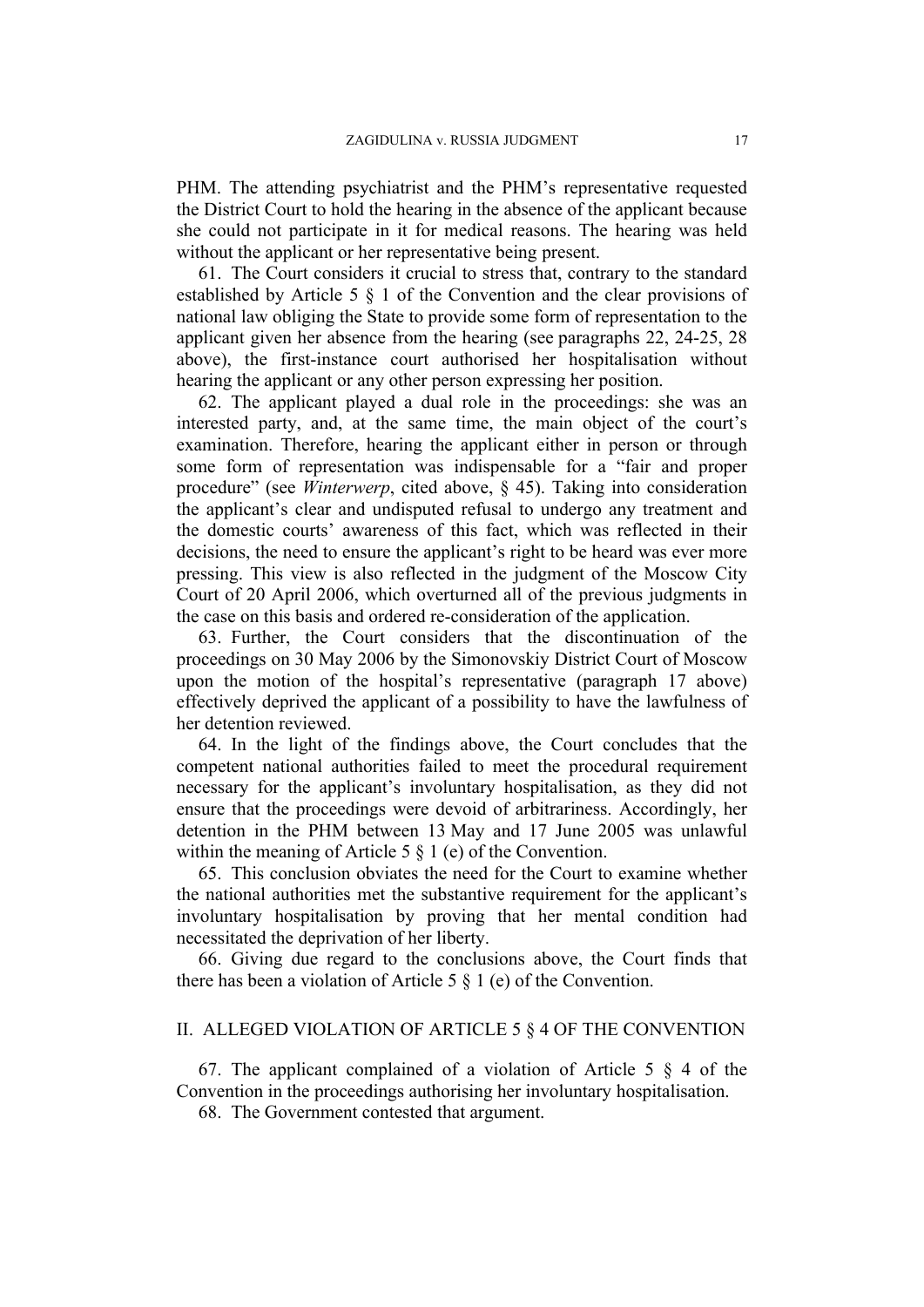69. The Court notes that this complaint is linked to the one examined above and must therefore likewise be declared admissible.

70. Having regard to the established above fundamental defects in the judicial decision authorising the applicant's involuntary hospitalisation, the unlawfulness of the detention caused by these defects, the Court considers that it is not necessary to examine whether, in this case, there has been a violation of Article 5 § 4 of the Convention.

# III. OTHER ALLEGED VIOLATIONS OF THE CONVENTION

71. Lastly, the applicant in her submissions complained that her placement in a psychiatric facility and treatment there amounted to inhuman and degrading treatment; that she was not informed about the reasons for her detention and could not seek compensation for it; that the domestic courts were not impartial; and that she had no effective remedy at her disposal. She invoked Articles 3, 5 §§ 2 and 5, 6, and 13 of the Convention. However, in the light of all the material in its possession, and in so far as the matters complained of are within its competence, the Court finds that this complaint does not disclose any violation of the provision invoked. Therefore they must be rejected in accordance with Article 35 § 3 (a) of the **Convention** 

# IV. APPLICATION OF ARTICLE 41 OF THE CONVENTION

### 72. Article 41 of the Convention provides:

"If the Court finds that there has been a violation of the Convention or the Protocols thereto, and if the internal law of the High Contracting Party concerned allows only partial reparation to be made, the Court shall, if necessary, afford just satisfaction to the injured party."

## **A. Damage**

73. The applicant claimed 75,000 euros (EUR) in respect of non-pecuniary damage caused by her unlawful deprivation of liberty through involuntary placement to a psychiatric hospital.

74. The Government contended that the claim for non-pecuniary damage was excessive and unreasonable, and was in any event devoid of basis.

75. The Court accepts that the applicant suffered non-pecuniary damage which cannot be compensated for solely by the finding of a violation. Acting on equitable basis and considering the circumstances of the case, it awards the applicant EUR 7,500 in respect of non-pecuniary damage, plus any tax that may be chargeable.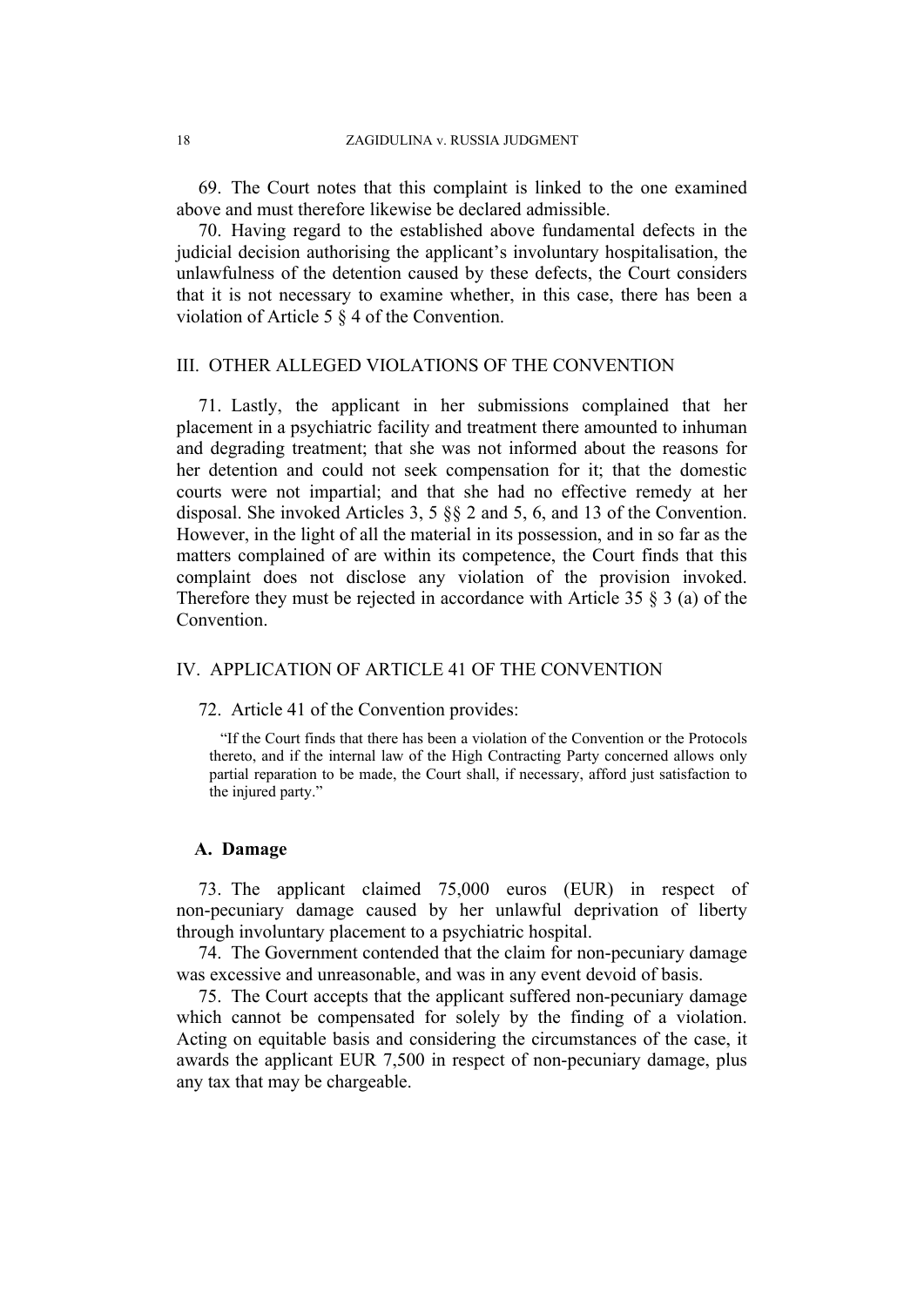#### **B. Costs and expenses**

76. The applicant also claimed EUR 5,000 for costs and expenses incurred before the Court.

77. The Government objected to the claim as unsubstantiated, highlighting that the applicant had only produced a legal services agreement and an invoice issued by her representative, but no proof of payment.

78. According to the Court's case-law, an applicant is entitled to the reimbursement of costs and expenses only in so far as it has been shown that these have been actually and necessarily incurred and are reasonable as to quantum. In the present case, the Court is satisfied that the applicant is under a contractual obligation to pay her lawyer's fees which is enforceable under domestic law (see, *mutatis mutandis Salmanov v. Russia*, no. 3522/04, § 98, 31 July 2008, and *Flux v. Moldova* (no. 3), no. 32558/03, § 38, 12 June 2007). Regard being had to the documents in its possession and the above criteria, the Court considers it reasonable to award to the applicant the sum of EUR 2,500 for the proceedings before the Court, plus any tax that may be chargeable to her on that amount.

# **C. Default interest**

79. The Court considers it appropriate that the default interest rate should be based on the marginal lending rate of the European Central Bank, to which should be added three percentage points.

# FOR THESE REASONS, THE COURT UNANIMOUSLY

- 1. *Declares* the complaints under Articles 5 § 1 and 5 § 4 of the Convention concerning the applicant's involuntary placement to a psychiatric hospital admissible and the remainder of the application inadmissible:
- 2. *Holds* that there has been a violation of Article 5 § 1 of the Convention;
- 3. *Holds* that there is no need to examine the complaint under Article 5 § 4 of the Convention;
- 4. *Holds*

(a) that the respondent State is to pay the applicant, within three months from the date on which the judgment becomes final in accordance with Article 44 § 2 of the Convention, the following amounts, to be converted into Russian roubles at the rate applicable at the date of settlement: